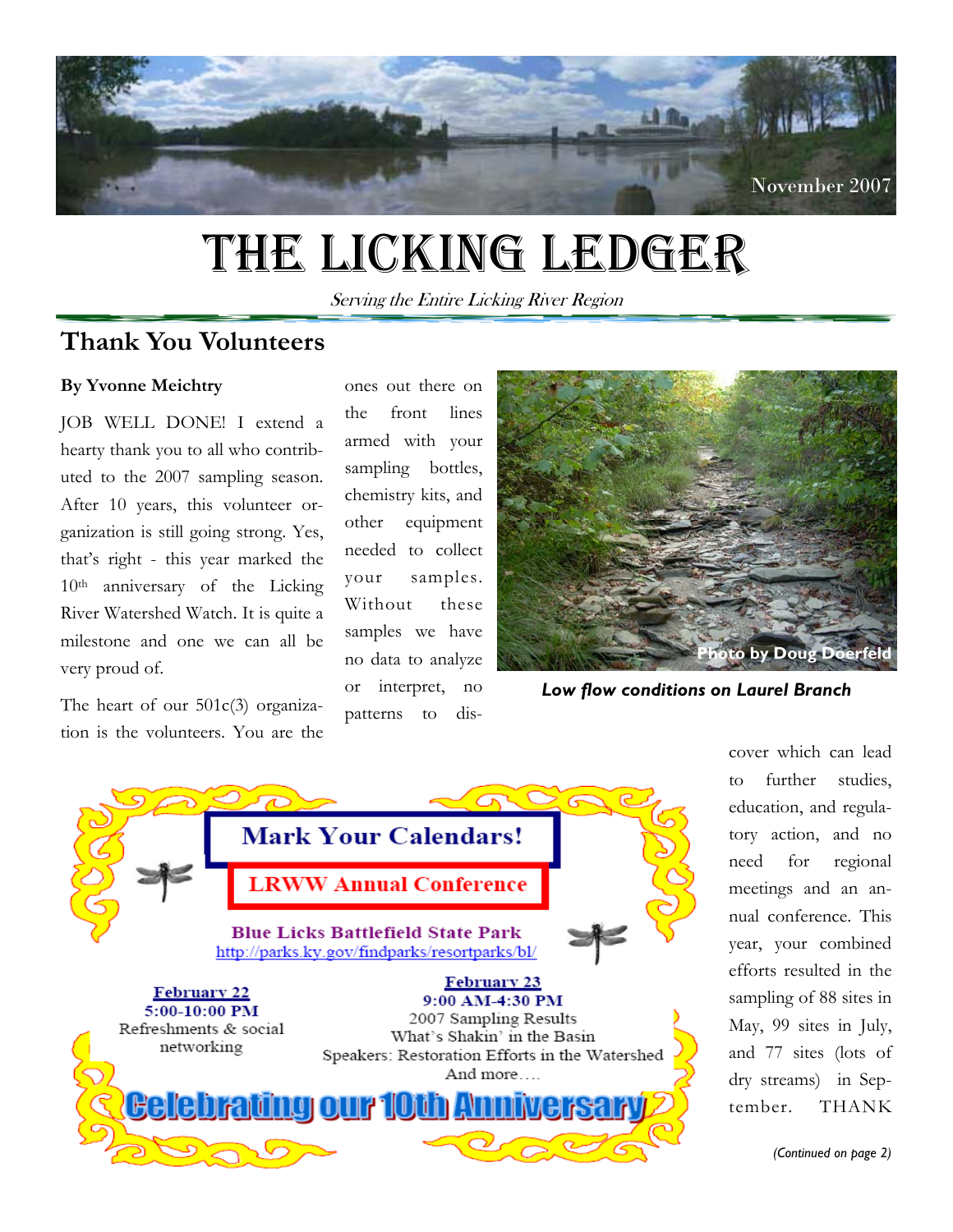## **Thank You Volunteers**

*(Continued from page 1)* 

YOU volunteers for your diligence and commitment to water quality monitoring in our watershed.

Thank yous are also extended to the area coordinators, science advisors, and steering committee members - your hard work and commitment are truly amazing. Thank you to:

Rita Wright, our sampling co-

facilitating the reg i o n a l meetings this year; Tim Guilfoile

for his role as newsletter editor;

Larry Varney for his



#### *North Fork below Wal-Mart Downstream*



role as webmaster

Although our sampling is done for 2007, our continued efforts and important work will continue. Read more about these events and projects in this newsletter:

counties of the watershed

Don't miss out on these events and opportunities! It is an exciting time! The momentum we created in our first decade together is strong. I hope you will all continue to be a part of the team that carries this momentum into our second decade.

#### *Gunpowder Creek at Utterback Confluence*

ordinator, for the timely and efficient analysis of data after each sampling event;

- Chris Lorentz and Rita for their role as science advisors during the regional meetings;
- Lajuanda Haight-Maybriar for managing our data and for starting, coordinating and

regional meetings in November to discuss the September sampling results

• 3

- The annual conference in February
- Northern KY Sanitation District No. 1 Consent Decree funding for the northern



*Low flow conditions on Phillips Creek*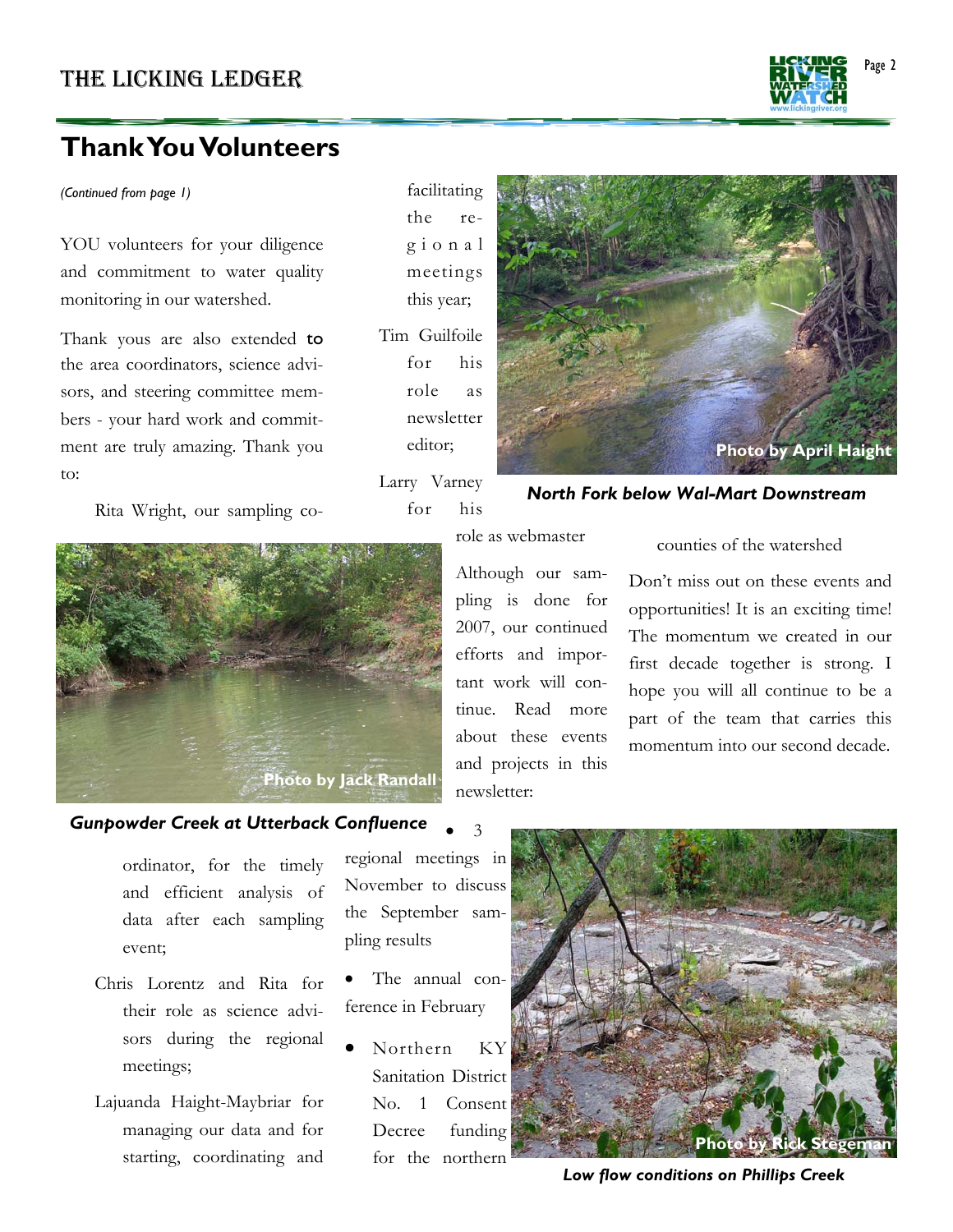

## **Regional Sample Results Meetings Held**

#### **By Lajuanda Haight-Maybriar**

In an effort to provide more timely feedback to volunteers, Licking River Watershed Watch (LRWW) has begun holding Regional Sample Results meetings in different areas of the watershed to discuss the lab results of samples collected at each event during the sampling season. The first meetings were held in August in Winchester, Morehead, and Crestview Hills. These meetings were well attended and provided volunteers an opportunity to meet with other volunteers and learn more about LRWW in general and

their sites in particular.

At each meeting, the data manager, Lajuanda Haight-Maybriar, gave a short presentation with an overview of our organization, sampling goals and methods, and the types of information we gather and why. In addition, she provided handouts of the sampling results for the May and July events. A LRWW science advisor, either Rita Wright or Chris Lorentz, was also available at each meeting to discuss the results and answer the volunteers' questions about their specific site.

indria ependence **Licking River Basin** Watersheds oksville **Cool Olivet** Plemingsburg Morel **Mount Sterling Aste** renč lest De Salyensville

The meetings to discuss the results of the September sampling event are scheduled as follows:

**Crestview Hills** - Wednesday, **November 14** at **7:00**, at Thomas More College in Rm S417 on the top floor of the science building – park between the science building and the Five Seasons Country Club.

**Paris** - Monday, **November 26** at **6:00** at the Bourbon Co. Cooperative Extension Office (603 Millersburg Rd., Paris, 859-289-6010).

**Morehead** – Tuesday, **Novem-**

**ber 27** at **6:00** – at the Coffee Tree Bookstore conference table.

 Call Lajuanda at 502- 564-3410 Ext. 510 or 502-330-7393 for further information

There will again be a brief overview presentation about LRWW and the September sampling results will be available. A science advisor will be available to answer questions and discuss results. Light refreshments will be provided. Come on out and join us at any or all of the meetings.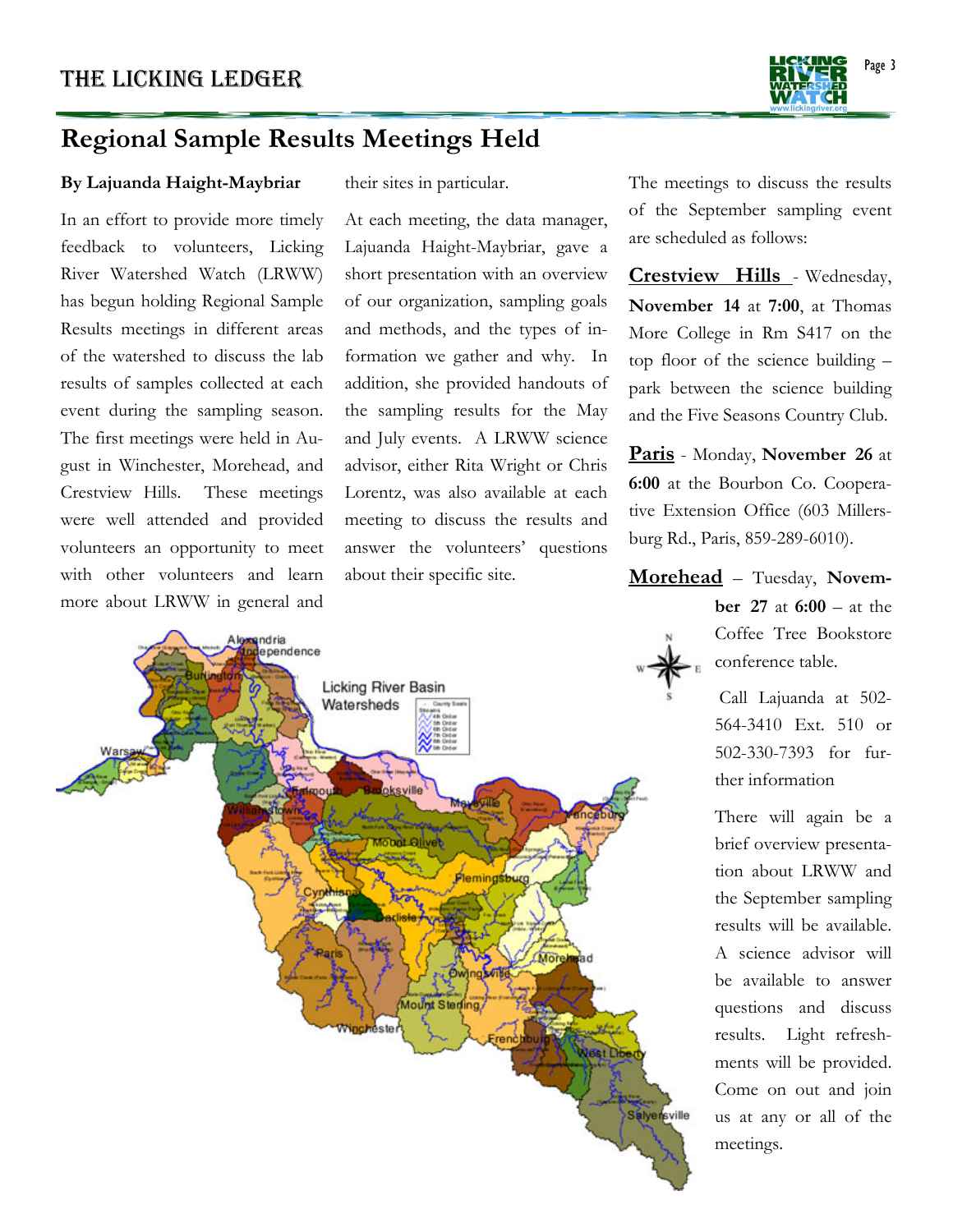

## **SD1 Consent Decree Funding for LRWW**

#### **By Yvonne Meichtry**

The LRWW has been awarded funding in the amount of \$70,000 by Northern KY Sanitation District No. 1 as part of the Consent Decree Funding Agreement. These monies will be distributed

over the next 4 years on an annual basis for watershed monitoring activities in Boone, Campbell and Kenton counties (the service area of SD1).

In addition to using these funds for our regular monitoring activities in May, July, and October, we will be doing focus studies of streams where data indicate a problem or to document the effectiveness of pollution control efforts.

All of our data will be made available to SD1 for use in their planning, monitoring, and assessment



programs. The LRWW will be working directly with Mindy Scott as our contact at SD1. Mindy will also be serving on our Scientific Advisory Panel for the project. She is a graduate of Morehead State University, so she has been working in the Licking River Basin for a long time! This is a wonderful opportunity to advance the work of the LRWW while partnering with SD1 to make improvements in our watershed.

Stay tuned for further developments through the No. KY regional meeting on November 14, the conference on February 23rd, and the newsletter. We will also keep the area coordinators directly informed so they can communicate updates and opportunities for involvement to the volunteer samplers.

Thank you to Ken Cooke (LRWW Grants Manager), Marie Halpin (Treasurer), and Lajuanda Haight-Maybriar (Basin Coordinator) for their assistance with this funding award!

## **Restoring Freshwater Mussels in Kentucky**

*(Reprinted with permission from the Kentucky Fish & Wildlife Commissioner's Newsletter. Dr. McGregor will be one our keynote speakers at the LRWW Protection Conference.)* 

#### **By Monte McGregor, Ph.D.**

Freshwater mussels are the most at risk group of animals in North America.

Kentucky has one of the most diverse mussel populations in North America with 41 genera and 103 recognized species (297 in the US). Twelve mussels are presumed ex-

tinct, and the U.S. Fish and Wildlife Service lists 22 species as endangered.

With substantial mussel and fish populations in many of the state's river systems, the potential is high to augment existing areas with low population numbers. As part of our recovery efforts, the Kentucky Department of Fish and Wildlife established the Center for Mollusk Conservation in2002 in Frankfort, Kentucky, at the Forks of Elkhorn Field Station.



The primary purpose of the recovery program is to restore rare and imperiled freshwater mussels. In the past five years, we have established the facility with natural river-flow tanks that hold freshwater mussels.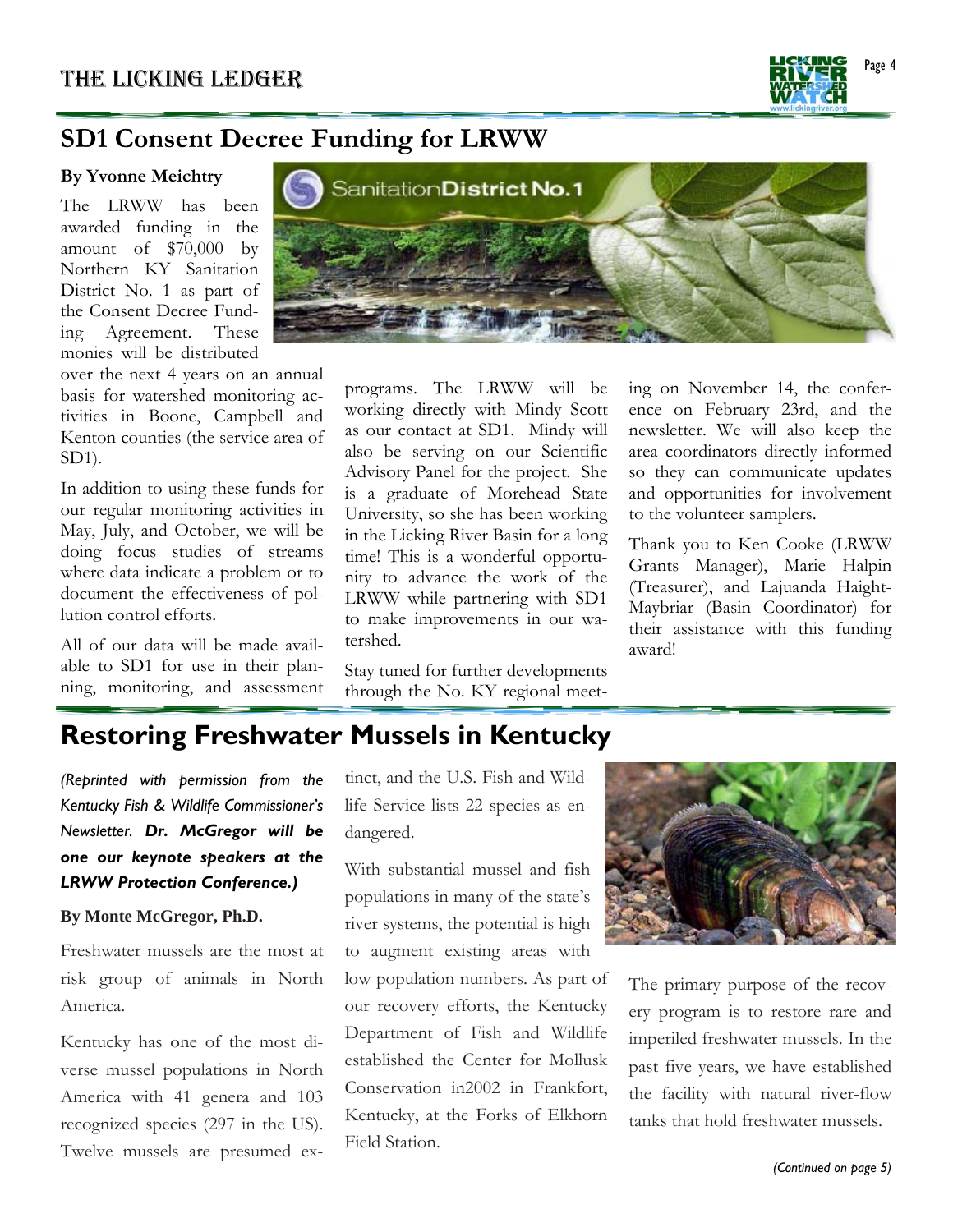

### **Restoring Freshwater Mussels in Kentucky**

*(Continued from page 4)* 

As of 2007, the center is holding 60 species of mussels (8 endangered). Many of the mussels have reproduced in captivity, providing valuable information into life cycles, number of larvae, spawning period, handling, and habitat requirements. At the Center, biologists conduct research and develop techniques needed for producing juvenile mussels.

In addition, biologists have developed mussel diets, juvenile nursery systems, and long-term growout systems. The Center's staff is currently culturing multiple species of algae from around the state to feed juvenile mussels.

In the past 3 years, we have been conducting extensive field surveys in the Licking River, G r e e n River, and other locat i o n s throughout the state in an effort to locate and m o n i t o r

rare species. In 2007 staff biologists in cooperation with the US Fish and Wildlife Service and the Tennessee Wildlife Resources Agency were able to collect adult pink muckets and propagate juveniles for release into the wild.

On July 5, biologists from the Center were able to release 1,100 juvenile pink mucket mussels into the Green River at Munfordville. This site is located in a high priority





Conservation Area (Interior Low Plateau Karst Area) listed in the Wildlife Juveniles of the endangered pink mucket, *Lampsilis abrupta*, released into the Green River in 2007. Action Plan for species of greatest conservation need.

The Green River has 71 species of mussels and 150 species of fishes and is considered one of the most diverse tributaries of the Ohio River system. The Munfordville site has 55 species and is considered to be one of the most diverse sites in the country. The release is the first of many planned for the Green River to augment low population numbers.

We hope that years from now, our efforts will increase population numbers and eventually allow the delisting of many endangered species of mussels.